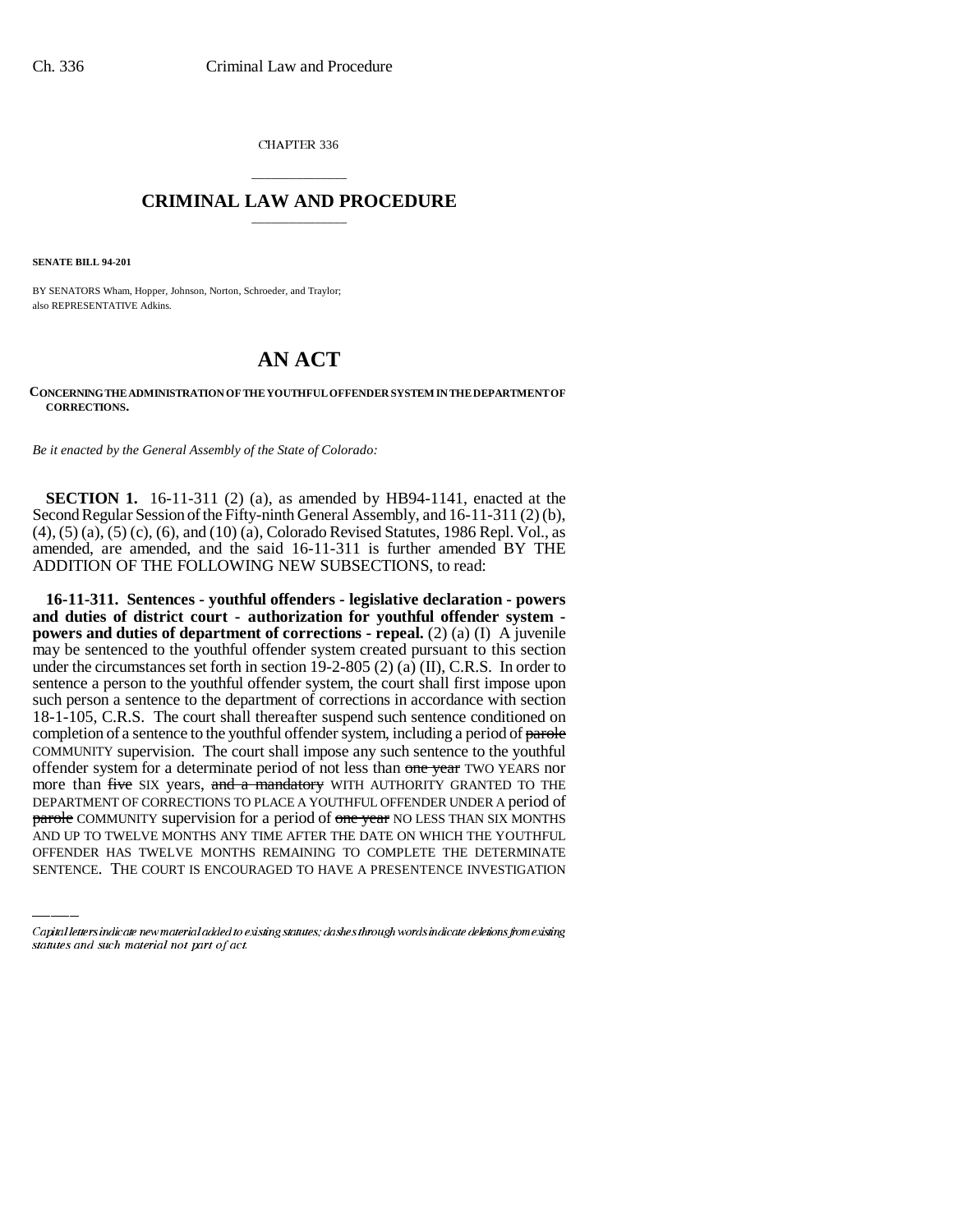CONDUCTED BEFORE SENTENCING A JUVENILE PURSUANT TO THIS SECTION.

(II) Upon the successful completion of the programs in the youthful offender system, including the mandatory period of supervision, the sentence to the department of corrections shall have been completed. Whenever a person is returned to the district court for revocation pursuant to subsection (5) of this section, the court shall impose the original sentence following the revocation of the sentence to the youthful offender system. Such revocation shall be in accordance with section 16-11-206.

(II) (III) For the purposes of this section, "juvenile" means a person who is under the age of eighteen years WHEN THE CRIME IS COMMITTED AND UNDER THE AGE OF NINETEEN YEARS at the time of sentencing pursuant to this section.

(b) Article 22.5 of title 17, C.R.S., concerning time credits, shall not apply to any person sentenced to the youthful offender system; EXCEPT THAT AN OFFENDER WHOSE SENTENCE TO THE YOUTHFUL OFFENDER SYSTEM IS REVOKED PURSUANT TO SUBSECTION (5) OF THIS SECTION MAY RECEIVE ONE DAY OF CREDIT AGAINST AN ADULT SENTENCE IMPOSED BY THE COURT FOLLOWING REVOCATION OF THE SENTENCE TO THE YOUTHFUL OFFENDER SYSTEM FOR EACH DAY THE OFFENDER SERVED IN THE YOUTHFUL OFFENDER SYSTEM, EXCLUDING ANY PERIOD OF TIME DURING WHICH THE OFFENDER WAS UNDER COMMUNITY SUPERVISION.

(2.1) (a) AS ORIGINALLY ENACTED, THIS SECTION APPLIED ONLY TO OFFENSES COMMITTED BY JUVENILES ON OR AFTER SEPTEMBER 13, 1993. FOR PURPOSES OF EXTENDING THE AVAILABILITY OF SENTENCING OPTIONS, A JUVENILE WHO MEETS THE CRITERIA SET FORTH IN SECTION 19-2-805 (2) (a) (II),C.R.S., MAY BE SENTENCED TO THE YOUTHFUL OFFENDER SYSTEM PURSUANT TO THIS SECTION, UNDER THE FOLLOWING CIRCUMSTANCES:

(I) THE JUVENILE IS SENTENCED ON OR AFTER THE EFFECTIVE DATE OF THIS ACT FOR AN OFFENSE COMMITTED PRIOR TO, ON, OR AFTER SEPTEMBER 13, 1993;

(II) THE JUVENILE COMMITTED AN OFFENSE PRIOR TO SEPTEMBER 13, 1993, AND WAS SENTENCED FOR THE OFFENSE ON OR AFTER SEPTEMBER 13, 1993, BUT PRIOR TO THE EFFECTIVE DATE OF THIS ACT. SUCH A JUVENILE MAY ONLY BE RESENTENCED TO THE YOUTHFUL OFFENDER SYSTEM IF A COURT, IN ITS DISCRETION, SO ORDERS IN RESPONSE TO A MOTION FILED IN ACCORDANCE WITH RULE 35 OF THE COLORADO RULES OF CRIMINAL PROCEDURE.

(b) A JUVENILE WHO COMMITTED AN OFFENSE PRIOR TO SEPTEMBER 13,1993, AND WHO WAS SENTENCED PRIOR TO SEPTEMBER 13, 1993, SHALL NOT BE ELIGIBLE TO BE SENTENCED TO THE YOUTHFUL OFFENDER SYSTEM.

(c) A JUVENILE DESCRIBED IN PARAGRAPH (a) OF THIS SUBSECTION (2.1) MAY BE SENTENCED PURSUANT TO THIS SECTION ONLY IF THE JUVENILE MEETS THE AGE REQUIREMENT SET FORTH IN SUBPARAGRAPH (III) OF PARAGRAPH (a) OF SUBSECTION (2) OF THIS SECTION.

(3.3) THE YOUTHFUL OFFENDER SYSTEM CONSISTS OF THE FOLLOWING COMPONENTS, AND THE DEPARTMENT OF CORRECTIONS HAS THE AUTHORITY DESCRIBED IN PARAGRAPHS (a) TO (d) OF THIS SUBSECTION (3.3) IN CONNECTION WITH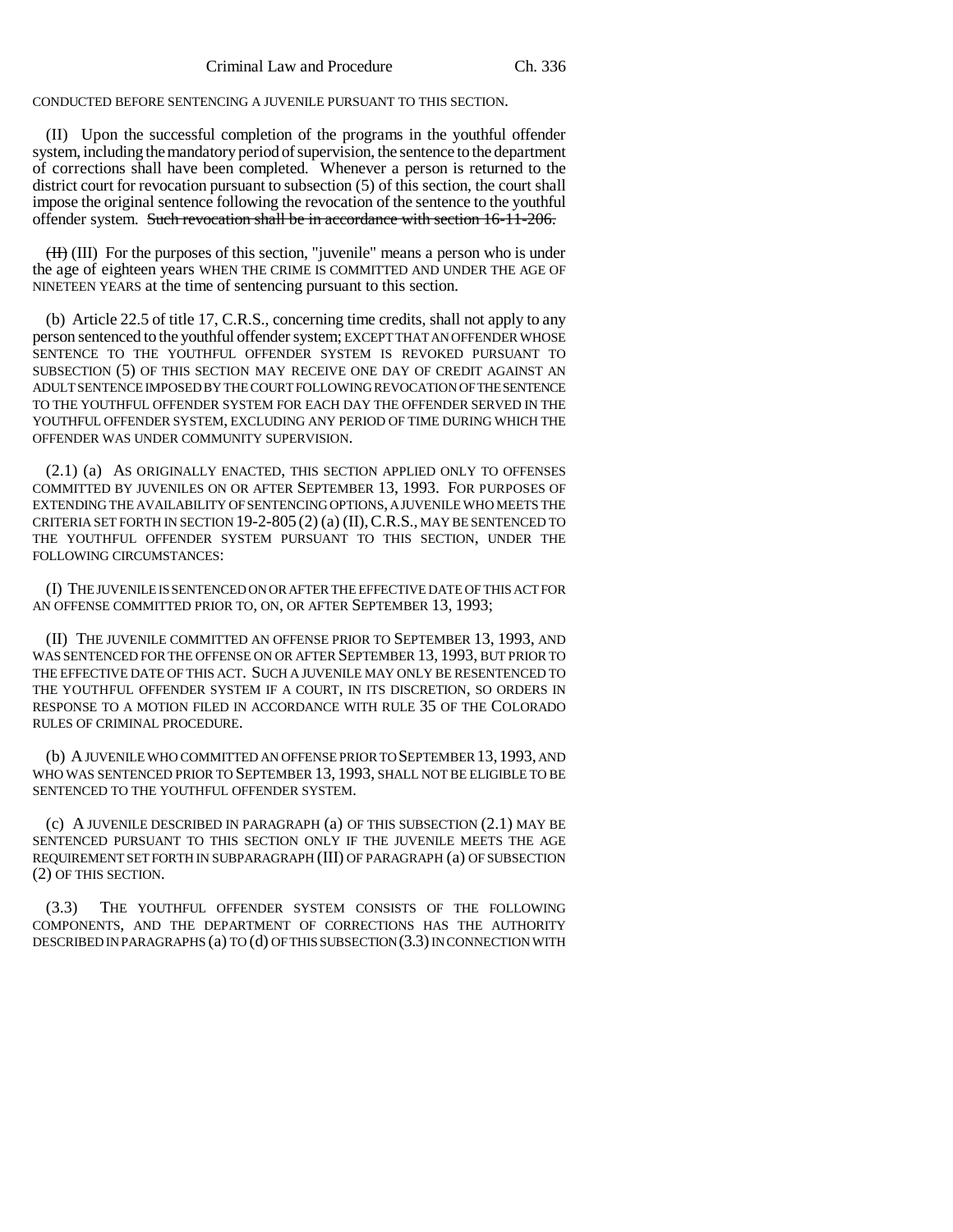THE ADMINISTRATION OF THE COMPONENTS:

(a) AN INTAKE, DIAGNOSTIC, AND ORIENTATION PROGRAM;

(b) (I) PHASE I, DURING WHICH TIME A RANGE OF CORE PROGRAMS, SUPPLEMENTARY ACTIVITIES, AND EDUCATIONAL AND PREVOCATIONAL PROGRAMS ARE PROVIDED TO YOUTHFUL OFFENDERS.

(II) IN CONNECTION WITH THE ADMINISTRATION OF THE COMPONENT DESCRIBED IN SUBPARAGRAPH (I) OF THIS PARAGRAPH (b), THE DEPARTMENT OF CORRECTIONS MAY CONTRACT WITH PROVIDERS TO OPERATE PHASE I OF THE SYSTEM AS THE YOUTHFUL OFFENDER SYSTEM REACHES ITS CAPACITY AT THE SPECIFIED LOCATION AND UNTIL PERMANENT FACILITIES ARE AVAILABLE FOR THE YOUTHFUL OFFENDER SYSTEM. YOUTHFUL OFFENDERS UNDER THE SUPERVISION OF A CONTRACT PROVIDER DURING PHASE I ARE TO BE RETURNED TO THE SUPERVISION OF THE DEPARTMENT OF CORRECTIONS UPON COMPLETION OF PHASE I.

(c) (I) PHASE II, WHICH MAY BE ADMINISTERED DURING THE FIRST THREE MONTHS OF THE PERIOD OF COMMUNITY SUPERVISION AND DURING WHICH TIME THE DEPARTMENT OF CORRECTIONS IS AUTHORIZED TO TRANSFER A YOUTHFUL OFFENDER TO A PRERELEASE HALFWAY FACILITY IN PREPARATION FOR SUPERVISED RELEASE.

(II) IN CONNECTION WITH THE COMPONENT DESCRIBED IN SUBPARAGRAPH (I) OF THIS PARAGRAPH (c), THE DEPARTMENT OF CORRECTIONS IS AUTHORIZED TO OPERATE OR TO CONTRACT WITH A PRERELEASE HALFWAY HOUSE FOR YOUTHFUL OFFENDERS. THE DEPARTMENT OF CORRECTIONS OR THE CONTRACT PROVIDER SHALL ADMINISTER THE PRERELEASE PROGRAM UNDER THE DEPARTMENT OF CORRECTIONS WITH MINIMUM RESTRICTED SECURITY AND SHALL PROVIDE FOR TWENTY-FOUR-HOUR CUSTODY OF YOUTHFUL OFFENDERS. IN ADDITION, TO THE EXTENT POSSIBLE, ANY YOUTHFUL OFFENDER TRANSFERRED TO A PRERELEASE HALFWAY FACILITY SHALL BE SEGREGATED FROM ANY AREA IN SUCH FACILITY THAT HOUSES ADULT OFFENDERS.

(d) PHASE III, WHICH IS TO BE ADMINISTERED FOR THE PERIOD OF COMMUNITY SUPERVISION THAT REMAINS AFTER THE COMPLETION OF PHASE II AND DURING WHICH THE YOUTHFUL OFFENDER IS MONITORED AS THE OFFENDER REINTEGRATES INTO SOCIETY.

(3.4) IN ADDITION TO THE POWERS GRANTED TO THE DEPARTMENT OF CORRECTIONS IN SUBSECTION (3.3) OF THIS SECTION, THE DEPARTMENT OF CORRECTIONS MAY:

(a) TRANSFER A YOUTHFUL OFFENDER TO AN APPROPRIATE FACILITY FOR THE PURPOSE OF ACCOMPLISHING A YOUTHFUL OFFENDER'S REDIRECTION GOALS, AS LONG AS THE TRANSFER DOES NOT JEOPARDIZE THE SAFETY AND WELFARE OF THE YOUTHFUL OFFENDER;

(b) OPERATE AN "EMANCIPATION HOUSE" FOR YOUTHFUL OFFENDERS PARTICIPATING IN PHASES II AND III UNDER THE YOUTHFUL OFFENDER SYSTEM FOR WHOM FAMILY REINTEGRATION POSES DIFFICULTIES. THE DEPARTMENT OF CORRECTIONS SHALL PROVIDE REINTEGRATION SUPPORT SERVICES TO A YOUTHFUL OFFENDER PLACED IN AN EMANCIPATION HOUSE.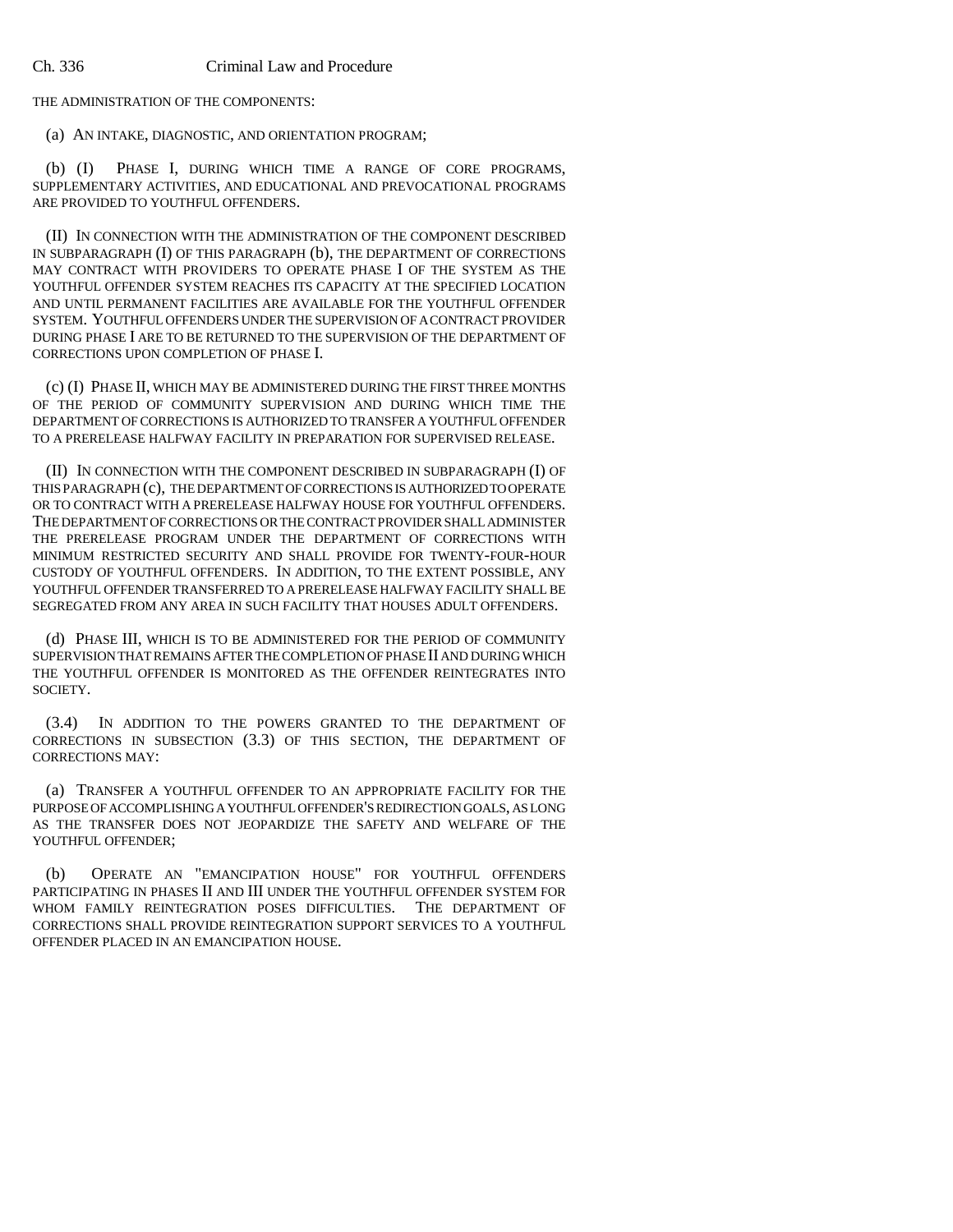(c) CONTRACT FOR PROGRAMS THAT ARE COMPARABLE TO THE YOUTHFUL OFFENDER SYSTEM FOR FEMALE YOUTHFUL OFFENDERS SENTENCED TO THE YOUTHFUL OFFENDER SYSTEM UNTIL PERMANENT FACILITIES ARE AVAILABLE FOR THE YOUTHFUL OFFENDER SYSTEM.

(4) The youthful offender system shall provide for  $\frac{1}{\text{pareble}}$  COMMUNITY supervision which shall consist of highly structured surveillance and monitoring and educational and treatment programs. Parole COMMUNITY supervision shall be administered by the department's adult parole supervision staff in accordance with the provisions of article 2 of title 17, C.R.S.; however, DEPARTMENT OF CORRECTIONS, AND revocation of parole THE INMATE'S SUPERVISION STATUS shall be subject to the provisions of subsections (2) and (5) of this section.

(5) (a) EXCEPT AS OTHERWISE PROVIDED BY PARAGRAPH (b) OF THIS SUBSECTION (5), the department of corrections shall implement a procedure for the transfer of an offender to another facility for vocational or training services or when an offender in the system poses a danger to himself or herself or others and has been convicted of a class 3 felony and has attained the age of eighteen years. Except as otherwise provided by paragraph (c) of this subsection (5), the board of parole THE EXECUTIVE DIRECTOR OF THE DEPARTMENT OF CORRECTIONS shall review any transfer determination by the department prior to the actual transfer of an inmate, INCLUDING A TRANSFER BACK TO THE DISTRICT COURT FOR REVOCATION OF THE SENTENCE TO THE YOUTHFUL OFFENDER SYSTEM. WHEN THE DEPARTMENT SEEKS TO REVOKE A YOUTHFUL OFFENDER'S SENTENCE TO THE DEPARTMENT OF CORRECTIONS, THE EXECUTIVE DIRECTOR SHALL REVIEW THE DEPARTMENT'S DECISION IN ACCORDANCE WITH SECTION 24-4-105, C.R.S.

(c) The department of corrections shall implement a procedure for returning offenders who cannot successfully complete the sentence to the youthful offender system to the district court for the imposition of the original sentence. AFTER THE EXECUTIVE DIRECTOR UPHOLDS THE DEPARTMENT'S DECISION, THE DEPARTMENT SHALL NOTIFY THE DISTRICT ATTORNEY OF RECORD, AND THE DISTRICT ATTORNEY OF RECORD SHALL BE RESPONSIBLE FOR SEEKING THE REVOCATION OF THE YOUTHFUL OFFENDER'S SENTENCE AND THE IMPOSITION OF THE ORIGINAL SENTENCE.

(6) The department of corrections shall establish and enforce standards for the youthful offender system. Offenders in the youthful offender system, including those under COMMUNITY supervision, shall be considered inmates for the purposes of section 17-1-111, C.R.S.

(10) (a) On or before January 30, 1994, the department of corrections shall submit a report to the capital development committee and the joint budget committee concerning the youthful offender system AND THEREAFTER SHALL SUBMIT AN ANNUAL UPDATED REPORT that includes but is not necessarily limited to the following:

(I) The specific content and structure of the programs for offenders in the youthful offender system, including staffing ratios for each program, a description of the daily routine of offenders that includes the amount of offenders' time that is allocated to each program, and an explanation of how the programs are related to the principles described in subsection (3) of this section;